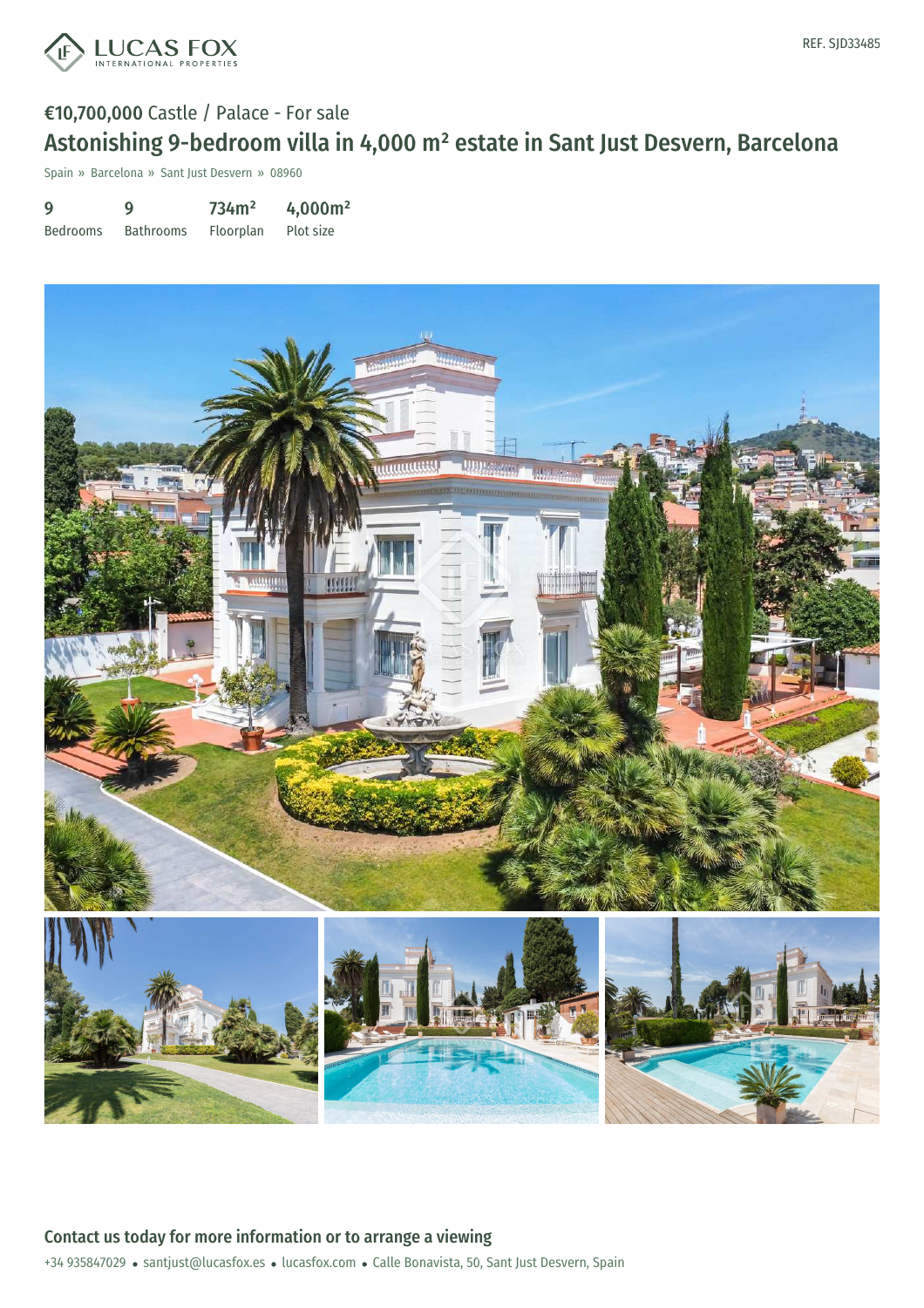

Spain » Barcelona » Sant Just Desvern » 08960

| 9               | 9                | 734m <sup>2</sup> | 4,000m <sup>2</sup> |
|-----------------|------------------|-------------------|---------------------|
| <b>Bedrooms</b> | <b>Bathrooms</b> | Floorplan         | Plot size           |

#### **OVERVIEW**

Magnificent property in the centre of Sant Just with 9 bedrooms, 9 bathrooms, swimming pool, jacuzzi, gym, and squash court. The 4,000 m² estate is composed of main house, guest house, staff house, and extensive outdoor area.

Extraordinary mansion of 4,000 m² in Sant Just Desvern.

Lucas Fox presents this magnificent unique villa, located in the centre of Sant Just, on the main street of the town, but with absolute privacy. Known as Casa Sans, it was built in 1910, following the Noucentista movement of the time. It is currently part of the Inventory of the Architectural Heritage of Catalonia.

The estate has a 4,000 m² plot and a built area of 800 m², which is divided into the main house, the guest house, the staff house, a garden with pool and jacuzzi, garage, gym and squash court. In total, it has 9 bedrooms and 9 bathrooms.

The house was completely renovated in 2014, but has preserved the charm and original structure of the villa.

The main house sits on elevated ground, facing the Roman fountain, which gives it a solemn and imposing character, which at the same time allows a peripheral view of the entire enclosure. It has 420 m² distributed over three floors. The first has an office-library, kitchen, living-dining room in 2 spaces and a guest toilet. The second floor has the master suite with attached living room, dressing room and bathroom, and three more suites with their own bathroom. On the third floor we find a bedroom with a bathroom and a terrace of 80 m².

The staff house [consists](mailto:santjust@lucasfox.es) of 75 m² with two [bedroom](https://www.lucasfox.com)s, bathroom, kitchen and living room.

The guest house is made up of 65  $m<sup>2</sup>$  with a double bedroom, bathroom, large living room and bar.



[lucasfox.com/go/sjd33485](https://www.lucasfox.com/go/sjd33485)

Garden, Swimming pool, Jacuzzi, Spa, Gym, Private garage, High ceilings, Padel court, Alarm, Chill out area, Equipped Kitchen, Exterior, Fireplace, Near international schools, Security, Service entrance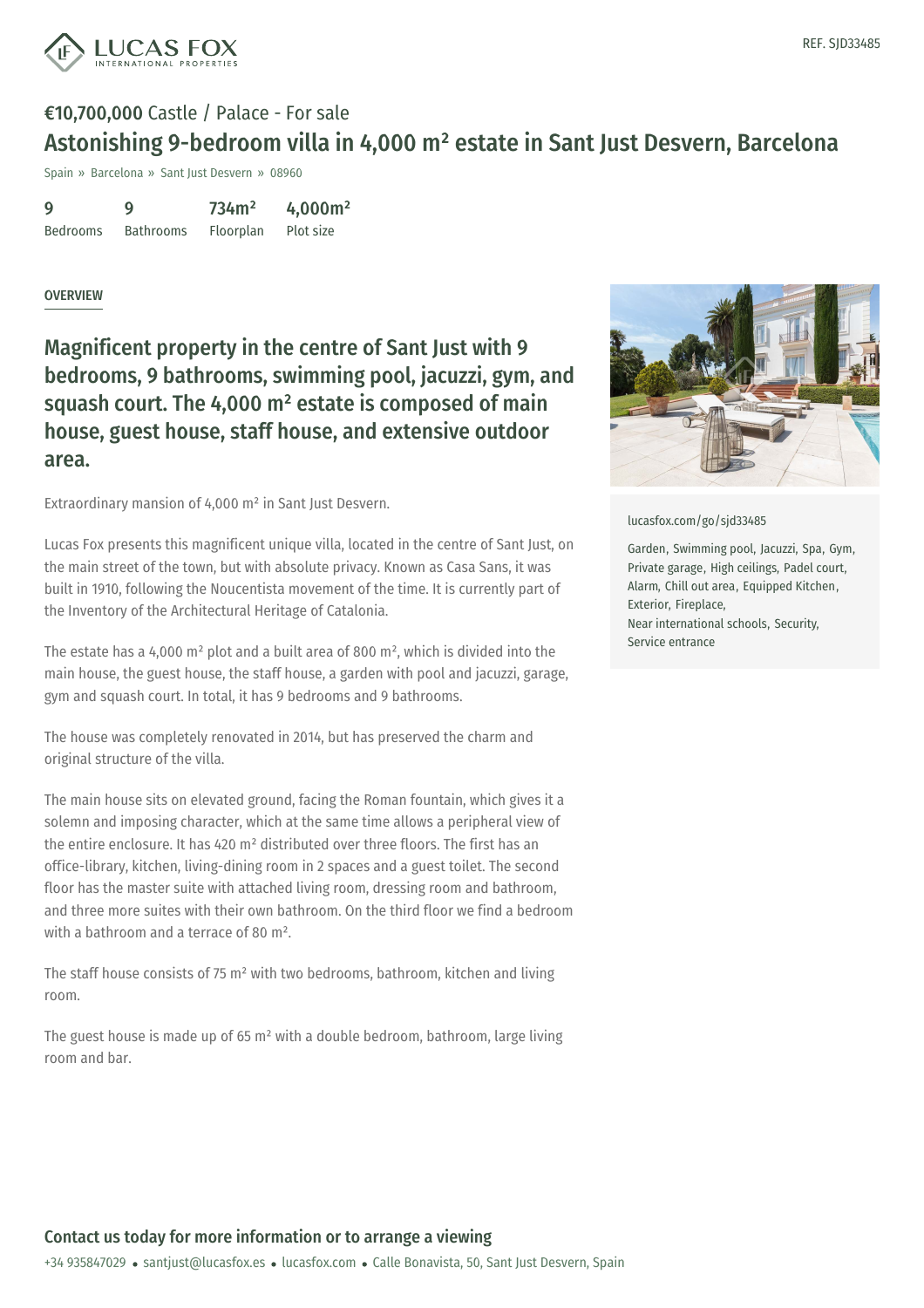

Spain » Barcelona » Sant Just Desvern » 08960

| 9               | g                | 734m <sup>2</sup> | 4,000m <sup>2</sup> |
|-----------------|------------------|-------------------|---------------------|
| <b>Bedrooms</b> | <b>Bathrooms</b> | Floorplan         | Plot size           |

Moving on, the splendid garden has a large swimming pool, summer kitchen, and jacuzzi. From here, there is access to the fitness room with sauna and complete bathroom, squash court and covered garage with capacity for five vehicles. Finally, we dispose of several recreation areas throughout the entire compound, in addition to the independent chaffeur's entrance with space for more than 12 vehicles.

The plot's perimeter is protected by a large wall that provides with great privacy, with the most advanced security system.

This one-of-a-kind property is a truly unique opportunity as there is no other that comes close to match its size, beauty and amenities.